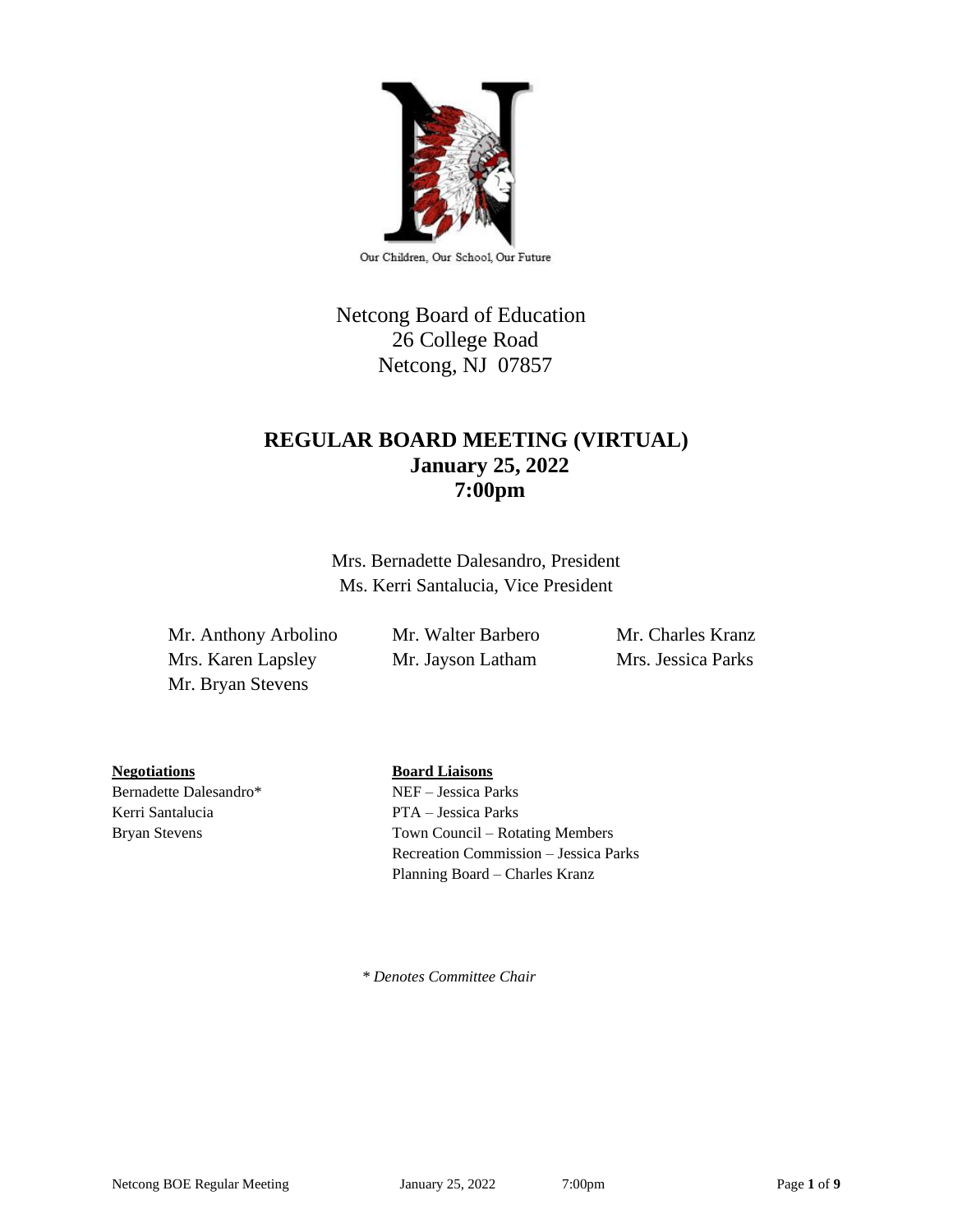### **2021-2022**

# **Netcong Board of Education**

## **Open Public Meeting Proclamation**

The New Jersey Open Public Meeting Law was enacted to ensure the right of the public to have advance notice of and to attend the meetings of public bodies at which any business affecting their interest is discussed or acted upon. In accordance with the provisions of the Act the Board of Education of the Netcong School District in the County of Morris has caused notice of this meeting to be published by having the date, time and place thereof posted. The notice was mailed to the Daily Record and those persons or entities requesting notification and filed with the municipal clerk of the Borough of Netcong.

Due to the public health emergency in the State of New Jersey, the Board will be conducting a virtual meeting. Directions for accessing the virtual public meeting were posted on the District website: netcongschool.org

## **Mission Statement**

Netcong, a tradition to nurture, inspire, empower, and achieve by all, for all.

## **Board Goals**

- 1. Continue Professional Development for board members with emphasis on training requirements and opportunities.
	- a. Budget/Financial Reports
	- b. Policy
- 2. Use the information from the building facilities audit to update the long-range facilities plan and identify facilities expansion and upgrades needed.
	- a. True completion of Music Room upgrades
- 3. To expand community outreach and build community support.

## **District Goals**

- 1. Administer an ever-evolving state-of-the-art technologically secure and supportive learning environment equipped to deliver 21st century opportunities for students, staff and the community.
- 2. Secure funding to upgrade buildings and grounds to meet the growing needs of the preschool and middle school population while maintaining small class sizes, delivering 21<sup>st</sup> century programs/technology, and providing an inspiring, engaging, and welcoming facility.
- 3. Create a 21st century school environment that embraces and supports community-based, arts- integrated, experiential learning opportunities that are culturally responsive to the increasingly diverse Netcong community.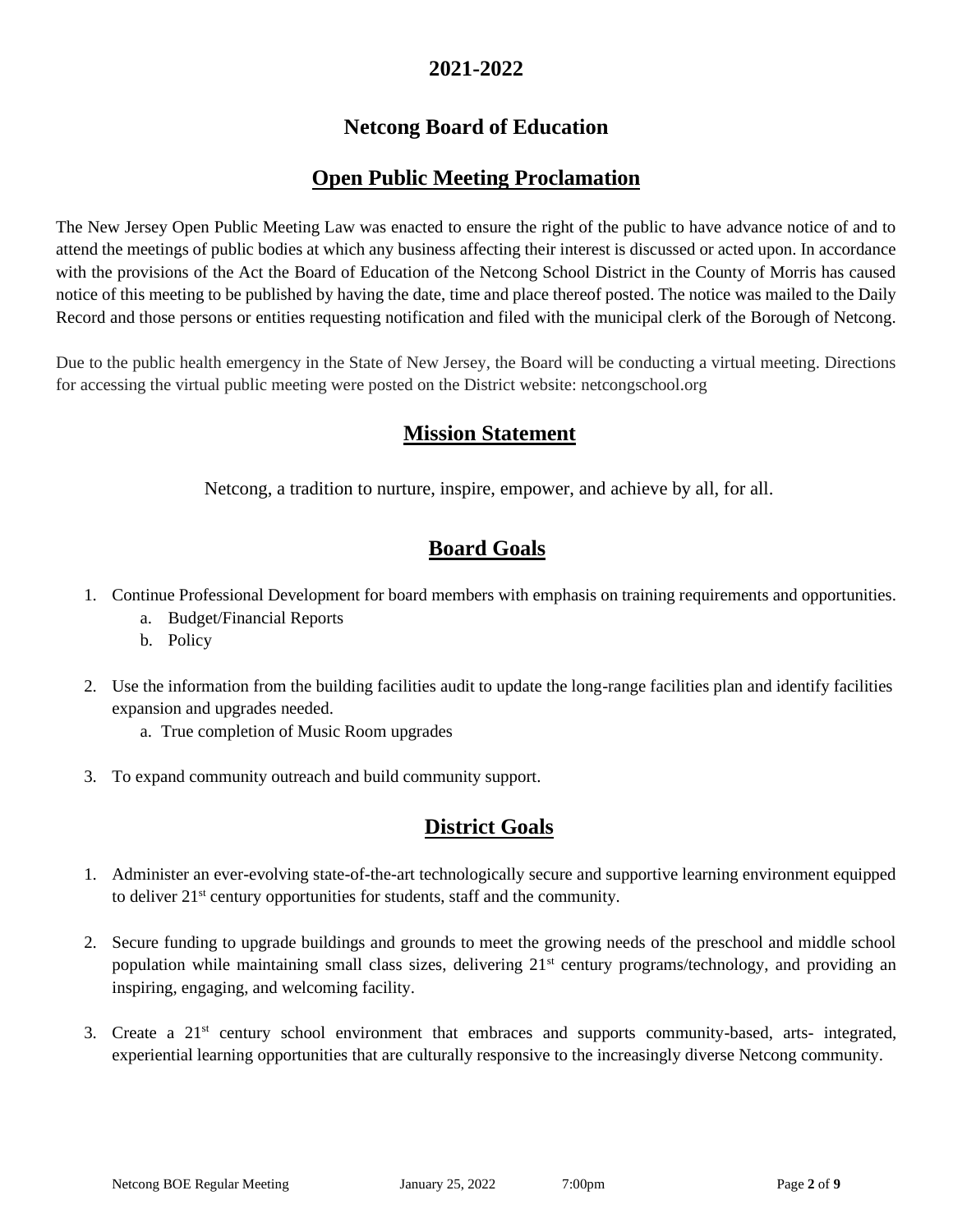- **1. Call to Order**
- **2. Flag Salute**
- **3. Roll Call**

**Roll Call**

| Mr. Arbolino        | Mr. Barbero | Mr. Kranz              |
|---------------------|-------------|------------------------|
| Mrs. Lapsley $\_\_$ | Mr. Latham  | <b>Mrs. Parks</b>      |
| Ms. Santalucia      | Mr. Stevens | <b>Mrs. Dalesandro</b> |

### **4. Approval of Minutes & Correspondence**

**Moved By:** Seconded By:

Be it resolved that the minutes of the following meeting(s) be approved as submitted:

| December 14, 2021 | <b>Regular Meeting Minutes</b>               |
|-------------------|----------------------------------------------|
| December 14, 2021 | <b>Executive Session Minutes</b>             |
| January 4, 2022   | <b>Annual Reorganization Meeting Minutes</b> |
| January 4, 2022   | <b>Executive Session Minutes</b>             |
| January 18, 2022  | <b>Virtual Work Session Minutes</b>          |

#### **Roll Call**

| Mr. Arbolino   | Mr. Barbero | Mr. Kranz              |
|----------------|-------------|------------------------|
|                | Mr. Latham  | Mrs. Parks             |
| Ms. Santalucia | Mr. Stevens | <b>Mrs. Dalesandro</b> |

### **5. President's Comments**

a. WHEREAS, The New Jersey School Boards Association has declared January 2022 to be School Board Recognition Month, a time when all residents can acknowledge the contributions made by our local school board members; and

WHEREAS, The Netcong Board of Education is one of 580 local school boards in New Jersey, which sets policies and oversees operations for public school districts; and

WHERAS, The Netcong Board of Education embraces the goal of high-quality education for all New Jersey public school students; and

WHEREAS, New Jersey's local school boards help determine the educational goals for approximately 1.4 million children in pre-kindergarten through 12th grade; and

WHEREAS, New Jersey's 5,000 local school board members, who receive no remuneration for their services, act as advocates for public school students as they work with administrators, teachers and parents for the betterment of public education; and

WHEREAS, School boards strive to provide the resources necessary to meet the needs of all students, including those with special needs; and

WHEREAS, Boards of education provide accountability to the public; they communicate the needs of the school district to the public; and they convey to school administrators the public's expectations for the schools; and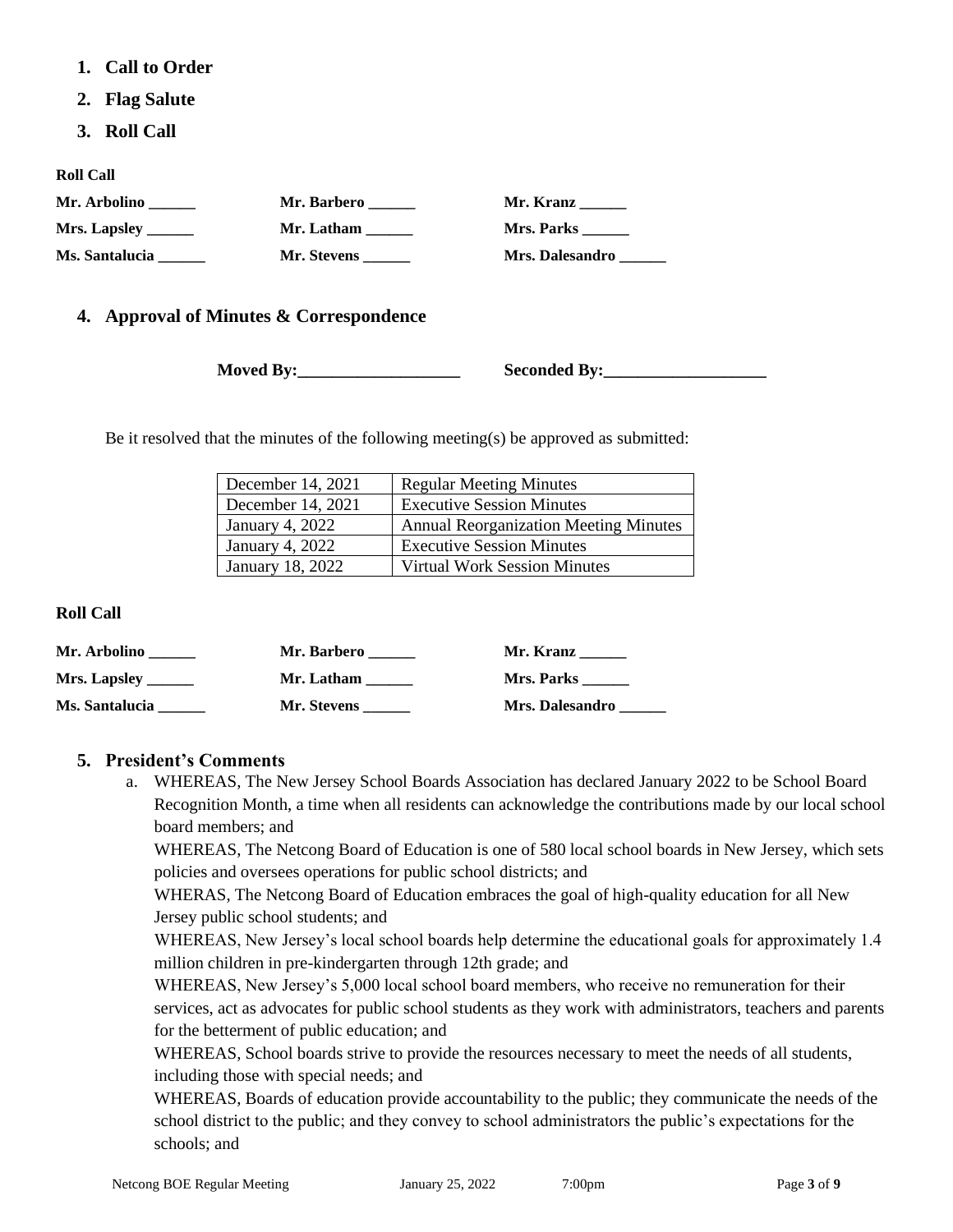WHEREAS, New Jersey can take pride in its schools, which rank among the nation's best in key achievement indicators such as the National Assessment of Educational Progress scores, and the preparation for college through advanced placement offerings and SAT assessments; Now, therefore, be it RESOLVED, that the Netcong Board of Education, does hereby recognize the services of local school board members throughout New Jersey as we join communities statewide in observing January 2022 as SCHOOL BOARD RECOGNITION MONTH; and be it further

RESOLVED, that the Netcong Board of Education urges all New Jersey citizens to work with their local boards of education and public school staffs toward the advancement of our children's education.

#### **6. Superintendent's Comments**

- a. 5<sup>th</sup> Grade Letter Writing Campaign
- b. Fire Drill was held on December 13, 2021 at 1:17 am with a duration of 6 minutes
- c. School Safety Data Submission Report
- d. District Goals Update
- e. American Rescue Plan Presentation
- f. Start Strong Presentation

### **7. School Business Administrator/Board Secretary's Comments**

### **8. Meeting Open to the Public (Agenda Items Only)**

**Open: Moved By:** Seconded By: Time: *Public is invited to address the Board with any questions, comments or concerns. The Board requests that the individual address the Board, giving name and address, and asks that all remarks be directed to the Chair. The public portion shall be limited to thirty minutes with a five-minute time limit on each participant. The Board wishes to remind all attendees at its meeting that while it subscribed without reservation to the principle of keeping the public completely informed, by policy it cannot allow public discussion of personnel matters. If a matter concerning the staff of the Netcong Public School is of interest or concern, the matter would be referred to the Superintendent or the Board of Education, either by telephone or letter.*

 **Closed: Moved By:\_\_\_\_\_\_\_\_\_\_\_ Seconded By:\_\_\_\_\_\_\_\_\_\_\_ Time:\_\_\_\_\_\_\_\_\_\_\_**

### **9. Old Business**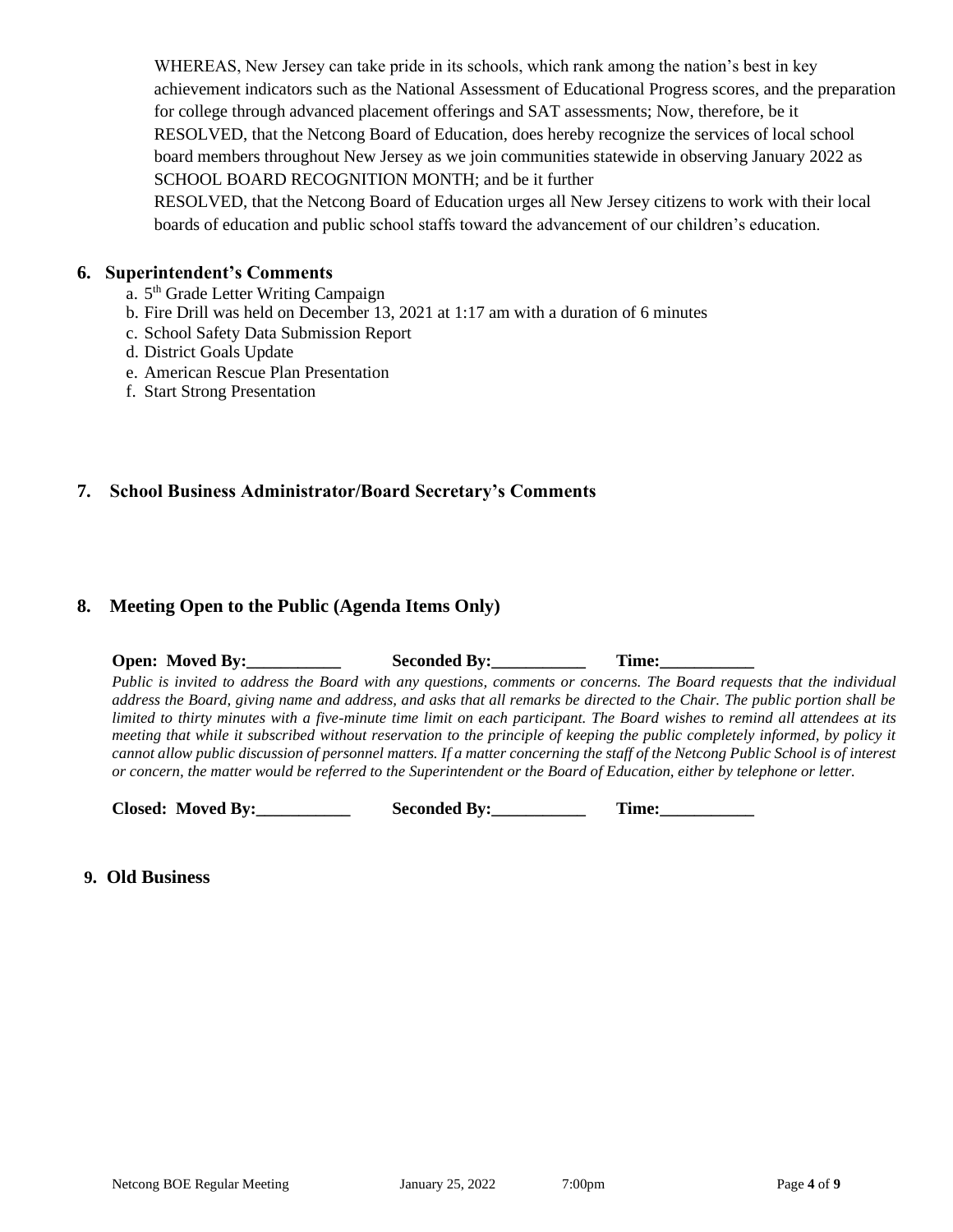### **10. Committee Reports**

**A. Governance, Policy and Finance** *Be it resolved that resolution numbers 1–16 be adopted, as presented:*

**Moved By:** Seconded By:

- 1. Be it resolved that the Netcong Board of Education, upon the recommendation of the Superintendent, hereby approves the December 23, 2021 payroll in the amount of \$184,451.85
- 2. Be it resolved that the Netcong Board of Education, upon the recommendation of the Superintendent, hereby approves the January 14, 2022 payroll in the amount of \$181,832.41
- 3. Be it resolved that the Netcong Board of Education, upon the recommendation of the Superintendent, hereby approves the bills list from December 15, 2021 through January 25, 2022 in the amount of \$616,534.11
- 4. Be it resolved that the Netcong Board of Education, upon the recommendation of the Superintendent, hereby accepts the following December 31, 2021 Financial Reports. The Board Secretary's monthly certification, as attached, pursuant to N.J.A.C. 6:20-2.12(d) that as of December 31, 2021 no line item account has encumbrances and expenditures, which in total exceed the line item appropriation in violation of N.J.S.A. 18A-22-8 and 18A-22-8.1. Pursuant to N.J.A.C. 6A:23A-16.10 the Netcong Board of Education, after review of the Board Secretary's and Treasurer's monthly financial reports certify that as of December 31, 2021 and upon consultation with the appropriate district officials, to the best of our knowledge, no major account or fund has been over expended in violation of N.J.A.C. 6A:23- 2.2 and that sufficient funds are available to meet the district's financial obligations for the remainder of the fiscal year.
- 5. Be it resolved that the Netcong Board of Education, upon the recommendation of the Superintendent, hereby approves the Transfers Reports for the month of December 2021.
- 6. Be it resolved that the Netcong Board of Education, upon the recommendation of the Superintendent, hereby approves student # 33121499 be permitted to finish third grade in the Netcong School District per Board of Education Policy # 5111- Eligibility of Resident/Nonresident Pupils.
- 7. Be it resolved that the Netcong Board of Education, upon the recommendation of the Superintendent, hereby accepts the donation of a Chemistry/Science kit from the Hathaway family.
- 8. Be it resolved that the Netcong Board of Education, upon the recommendation of the Superintendent, hereby accepts the donation of \$1,000 of classroom materials from Adopt-A-Classroom. Materials will be chosen by the new  $4<sup>th</sup>$  grade teacher, Mrs. Meudt.
- 9. Be it resolved that the Netcong Board of Education, upon the recommendation of the Superintendent, hereby accepts the donation of \$50 gift card from RoNetco Supermarkets/ShopRite. Donation made toward Yearbook activities in lieu of advertising.
- 10. Be it resolved that the Netcong Board of Education, upon the recommendation of the Superintendent, hereby approves the 5<sup>th</sup> Grade 1000<sup>th</sup> Day of School fundraiser for staff and students taking place February 4, 2022 through April 1, 2022. All proceeds will go to the Netcong VFW Post 2347.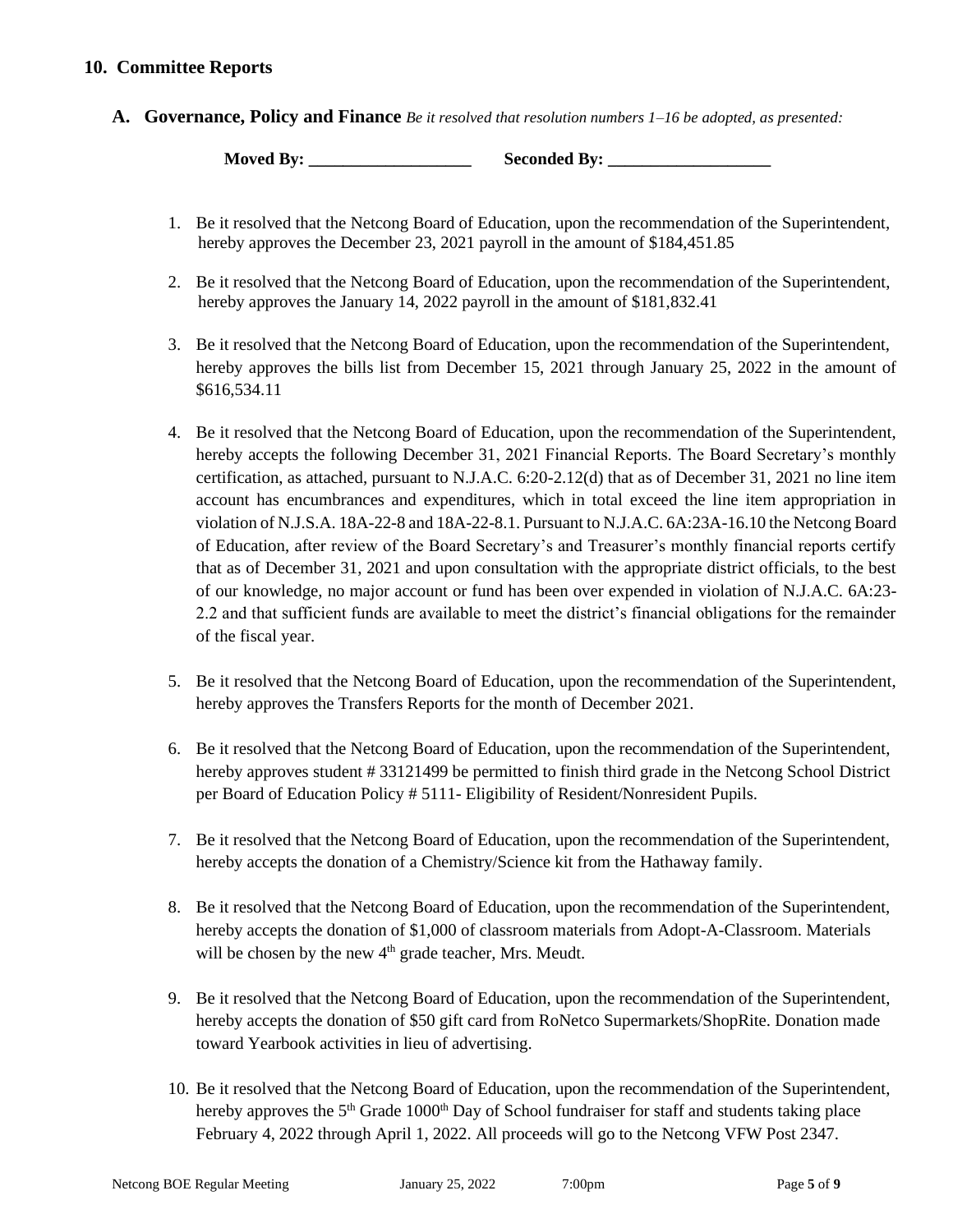11. Be it resolved that the Netcong Board of Education, upon the recommendation of the Superintendent, hereby approves the FIRST READING of the following Policies and/or Regulations:

| <b>Policy/Regulations</b> | H    | Title                                              | Tvpe    |
|---------------------------|------|----------------------------------------------------|---------|
| a. Policy                 | 0155 | Board Committees/Committee of Revised<br>the Whole |         |
| b. Policy                 | 0164 | <b>Conduct of Board Meeting</b>                    | Revised |

- 12. Be it resolved that the Netcong Board of Education, upon the recommendation of the Superintendent, hereby approves the Shared Services Agreement with Mt. Arlington Public Schools. for custodial services from January 1, 2022 through June 30, 2022.
- 13. Be it resolved that the Netcong Board of Education, upon the recommendation of the Superintendent, hereby approves the sidebar agreement for the 2019-2022 contract with the Netcong Teachers Association effective August 31, 2021**.**
- 14. Be it resolved that the Netcong Board of Education, upon the recommendation of the Superintendent, hereby approves the authorization for a Request for Proposal (RFP) for a Food Service Management contract for the July 1, 2022- June 30, 2023 school year.
- 15. Be it resolved that the Netcong Board of Education, upon the recommendation of the Superintendent, hereby approves Bullaro Landscaping for sidewalk snow removal and salting for the December 1, 2021- June 30,2022 school year.
- 16. Be it resolved that the Netcong Board of Education, upon the recommendation of the Superintendent, hereby approves two members of the Lenape Valley Regional High School National Honor Society to conduct a drive to collect supplies to benefit the music and art programs at Netcong Elementary School from January 26, 2022 – February 28, 2022.

| <b>Roll Call</b>      |                    |                        |
|-----------------------|--------------------|------------------------|
| Mr. Arbolino          | <b>Mr. Barbero</b> | Mr. Kranz              |
| Mrs. Lapsley _______  | Mr. Latham         | Mrs. Parks             |
| <b>Ms. Santalucia</b> | Mr. Stevens        | <b>Mrs. Dalesandro</b> |

**B. Curriculum/Instruction** *Be it resolved that resolution numbers 1-5 be adopted, as presented:*

**Moved By:** Seconded By:

1. Be it resolved that the Netcong Board of Education, upon the recommendation of the Superintendent, hereby approves the following Professional Development:

| Date          | <b>Name</b>                      | <b>Workshop/Conference</b>  | Location            | Cost                                              |
|---------------|----------------------------------|-----------------------------|---------------------|---------------------------------------------------|
| a. $4/8/22$   | Kurt Ceresnak<br>Mark Fiedorczyk | 2022 Education Career Fair  | William<br>Paterson | Registration - \$125<br>Mileage $-$ not requested |
|               |                                  |                             | University          |                                                   |
| b. Self-paced | Joanna Goodwin                   | Teaching with Manipulatives | Online              | Registration - \$110                              |
|               |                                  |                             |                     | $Mileage - Virtual$                               |

**Roll** Call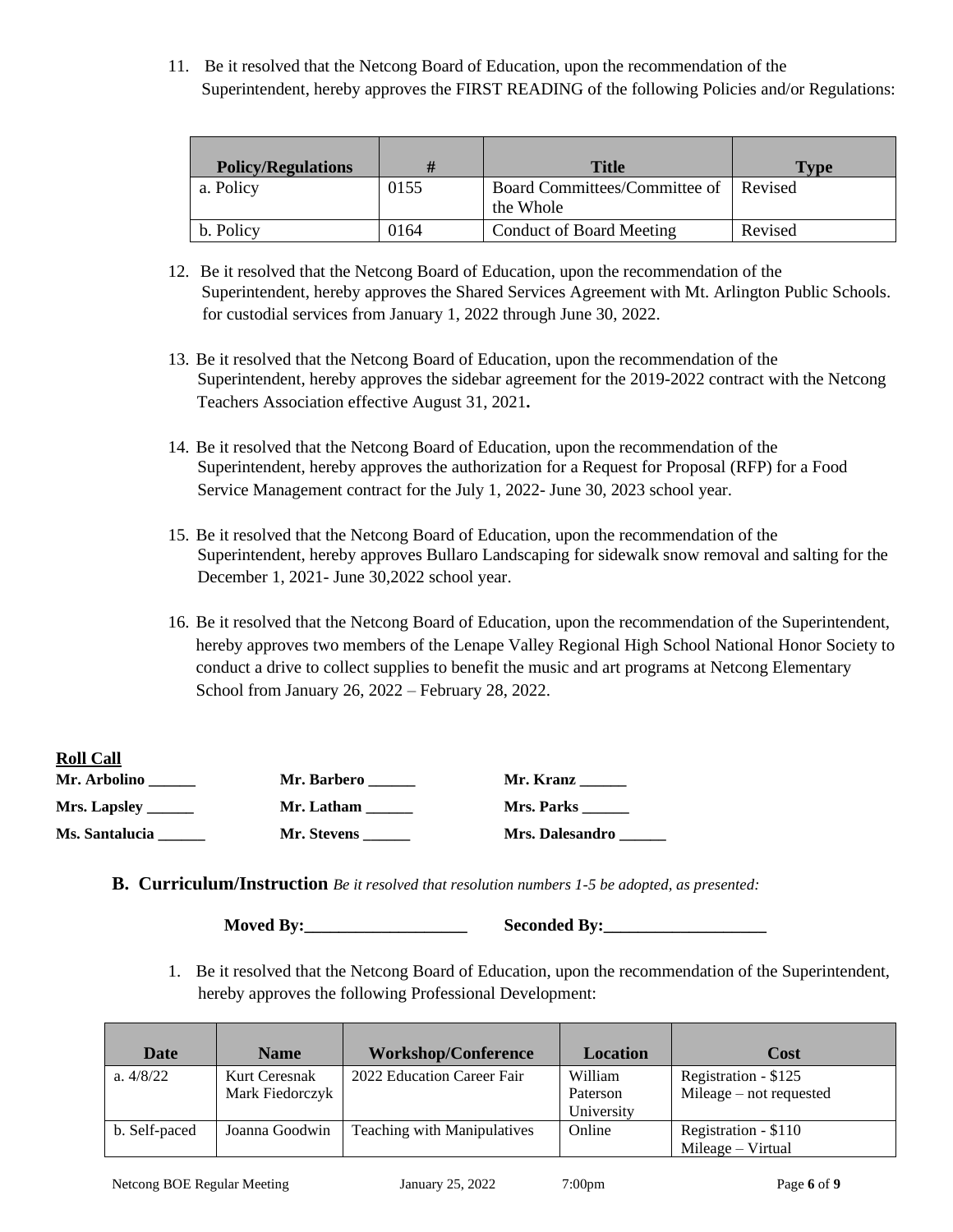| c. $7/13/22 -$<br>7/17/22 | Kurt Ceresnak  | National Principal's<br>Conference as Presenter and<br>Attendee | Louisville, KY       | Registration $-$ \$835 (Title IIA)<br>Airfare $-$ \$761.20 (Gen Fund)<br>Hotel - \$914.63 (Gen Fund)<br>$M\&I\&I 5288$ (Gen Fund) |
|---------------------------|----------------|-----------------------------------------------------------------|----------------------|-----------------------------------------------------------------------------------------------------------------------------------|
| $7/13/22 -$<br>7/17/22    | Kathleen Walsh | National Principal's<br>Conference as Presenter and<br>Attendee | Louisville, KY       | Registration - \$1140 Title IIA<br>Airfare $-$ \$637.20 (Gen Fund)<br>Hotel $-$ \$914.63 (Gen Fund)<br>M & IE - \$288 (Gen Fund)  |
| $d.3/20/22 -$<br>3/23/22  | Paul Stabile   | NJ School Buildings $&$<br>Grounds Association<br>Conference    | <b>Atlantic City</b> | Registration - \$300.00<br>Hotel, Mileage, M&IE - \$641                                                                           |

2. Be it resolved that the Netcong Board of Education, upon the recommendation of the Superintendent, hereby approves the following Field Trips for the 2021-2022 school year:

| <b>Date</b>  | <b>Name of Field</b><br><b>Trip</b> | <b>Location</b>        | Grade           | <b>Chaperone</b> | <b>Cost</b>                |
|--------------|-------------------------------------|------------------------|-----------------|------------------|----------------------------|
| a. $2/23/22$ | 8 <sup>th</sup> Grade LVRHS         | <b>LVRHS</b>           | 8 <sup>th</sup> | K. Ceresnak      | No cost to district;       |
| (snow date - | <b>Visit</b>                        | Stanhope, NJ           |                 | T. Newcomer      | Transportation provided by |
| 2/24/22      | Time: TBD                           |                        |                 | D. Sandrue       | <b>LVRHS</b>               |
| b.6/2/22     | <b>NJ</b> Lakes                     | <b>Hopatcong State</b> | $4^{\text{th}}$ | J. Cinotti       | No cost to district;       |
|              |                                     | Park/Lake              |                 | J. Meudt         | Transportation - TBD and   |
|              |                                     | Musconetcong           |                 | L. Fersch        | to be paid out of Title I  |
|              |                                     |                        |                 |                  | Funds                      |

3. Be it resolved that the Netcong Board of Education, upon the recommendation of the Superintendent, hereby approves the graduate course tuition reimbursement, upon successful completion of course work, for the following staff member for the Spring 2022 semester:

| <b>Name</b> | Course                  | <b>Location</b> | <b>Semester</b> | <b>Reimbursement</b>         |
|-------------|-------------------------|-----------------|-----------------|------------------------------|
| a. S. Cryan | EAD 530 Improving       | Grand Canyon    | $2/3/22 -$      | 3 credits @ $$572/cred$ it = |
|             | Teacher Performance and | University      | 3/16/22         | \$1716.00                    |
|             | Self-efficacy           |                 |                 |                              |

- 4. Be it resolved that the Netcong Board of Education hereby affirms the Superintendent's finding of school year 2021-2022 HIB #21-22-04.
- 5. Be it resolved that the Netcong Board of Education, upon the recommendation of the Superintendent, hereby approves submission of the Student Safety Data Submission Report for the September 1, 2021 to December 31, 2021 reporting period as required by the NJDOE.

#### **Roll Call**

| Mr. Arbolino                           | Mr. Barbero | Mr. Kranz       |
|----------------------------------------|-------------|-----------------|
| Mrs. Lapsley $\_\_\_\_\_\_\_\_\_\_\_\$ | Mr. Latham  | Mrs. Parks      |
| Ms. Santalucia                         | Mr. Stevens | Mrs. Dalesandro |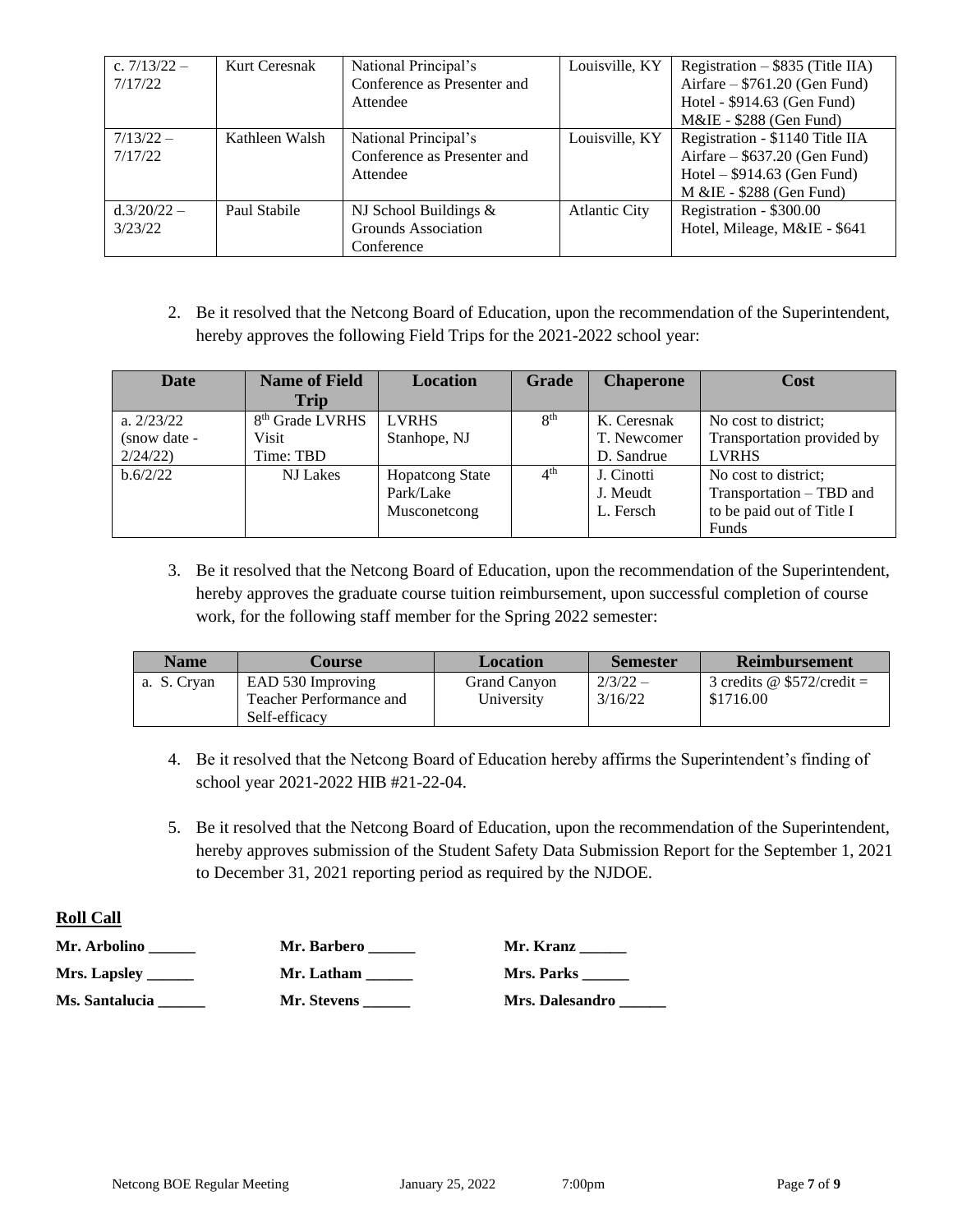**Moved By: \_\_\_\_\_\_\_\_\_\_\_\_\_\_\_\_\_\_ Seconded By: \_\_\_\_\_\_\_\_\_\_\_\_\_\_\_\_\_\_\_**

- 1. Be it resolved that the Netcong Board of Education, upon the recommendation of the Superintendent, hereby approves the hiring of Summer Luciani as a Permanent Substitute Teacher, for January 25, 2021- June 30, 2022, at the rate of \$125 per day for a maximum of 4 days per week, pending an Office of Student Protection background check and NJ Substitute Certification approval.
- 2. Be it resolved that the Netcong Board of Education, upon the recommendation of the Superintendent, hereby approves Darrell Sandrue for short- term Home Instruction for student # 32621078 from January 3, 2022 through January 7, 2022 at a rate of \$35/hour.
- 3. Be it resolved that the Netcong Board of Education, upon the recommendation of the Superintendent, hereby approves the medical leave, under FMLA, of employee #2046 effective March 8, 2022 through April 25, 2022. The employee will utilize 28 accumulated sick days.
- 4. Be it resolved that the Netcong Board of Education, upon the recommendation of the Superintendent, hereby approves Doris Molina to complete 30 hours of classroom observation in  $1<sup>st</sup>$  and  $2<sup>nd</sup>$  grade classrooms to fulfill her college field observation requirement.
- 5. Be it resolved that the Netcong Board of Education, upon the recommendation of the Superintendent, hereby approves Vanessa Hidalgo as a part-time Paraprofessional for a fixed term beginning on or about January 26, 2022, through June 30, 2022 at a rate of \$15.00/hour, pending approval from the Office of Student Protection.

#### **Roll Call**

| Mr. Arbolino                                                                                                | Mr. Barbero                                     | Mr. Kranz                                  |
|-------------------------------------------------------------------------------------------------------------|-------------------------------------------------|--------------------------------------------|
| Mrs. Lapsley ______                                                                                         | Mr. Latham $\frac{1}{\sqrt{1-\frac{1}{2}}}\$    | Mrs. Parks                                 |
| Ms. Santalucia ______                                                                                       | Mr. Stevens                                     | Mrs. Dalesandro ______                     |
| <b>D.</b> Facilities and Operations                                                                         |                                                 |                                            |
|                                                                                                             |                                                 |                                            |
| <b>Roll Call</b><br>Mr. Arbolino<br>Mrs. Lapsley _____<br>Ms. Santalucia ______                             | Mr. Barbero $\_\_$<br>Mr. Latham<br>Mr. Stevens | Mr. Kranz<br>Mrs. Parks<br>Mrs. Dalesandro |
| 11. Liaison Reports<br>a.<br>b. Netcong $PTA - J$ . Parks<br>Town Council – B. Dalesandro<br>$\mathbf{c}$ . | Netcong Educational Foundation - J. Parks       |                                            |
|                                                                                                             |                                                 |                                            |